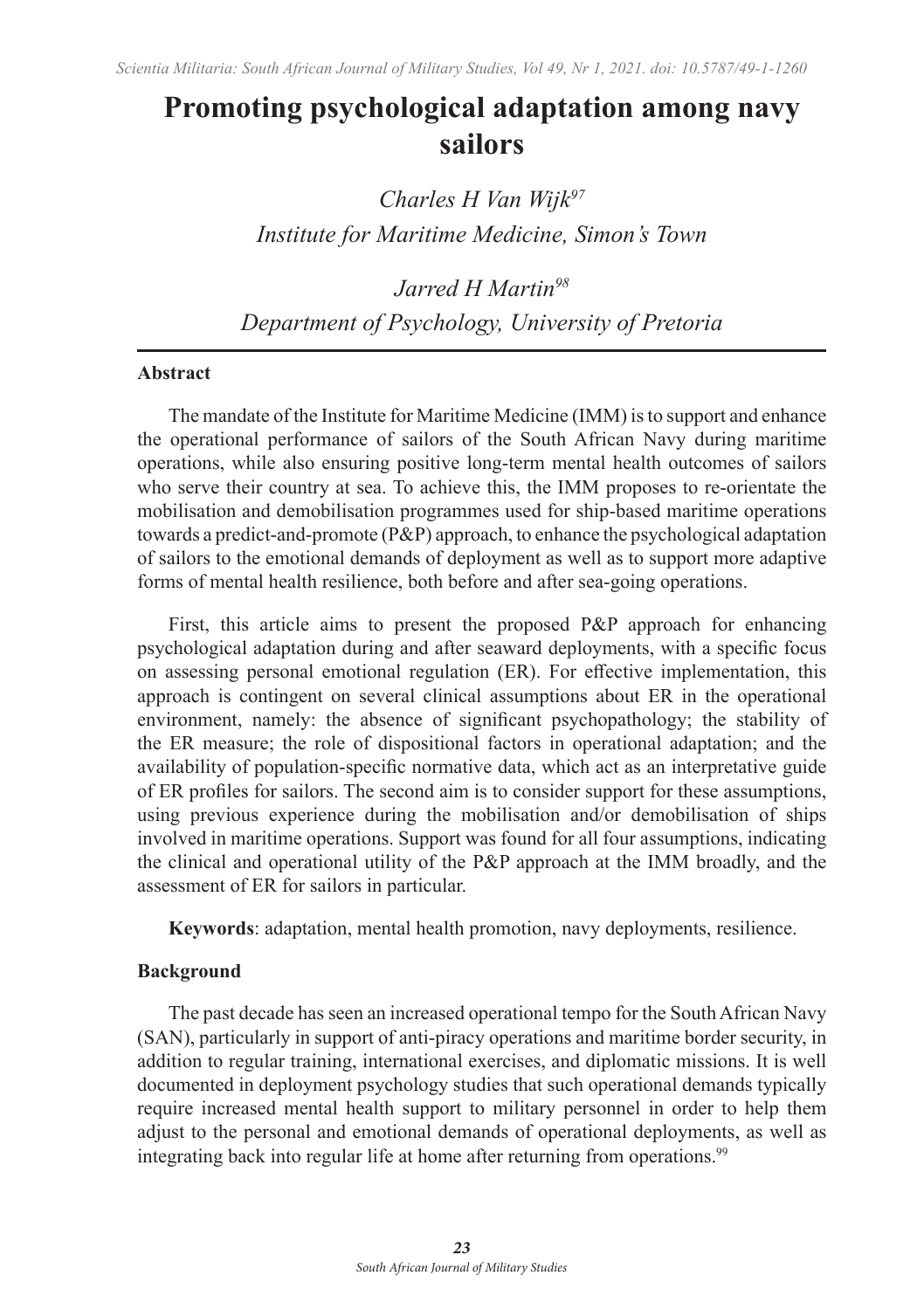According to the doctrine of the South African Military Health Service, the Institute for Maritime Medicine (IMM) is responsible for providing maritime health support to the South African National Defence Force.100 By virtue of its geographical location in Simon's Town, the IMM is the primary point of maritime health support and service provision for the South African Navy Fleet. Included in the mandate of the IMM are the objectives to: support and enhance operational performance during maritime tasks (e.g. of sea-going units); and support adaptive long-term mental health outcomes of sailors who serve their country at sea.

One mechanism to achieve these objectives with sailors participating in maritime operations is to use the operational phases of mobilisation and demobilisation. The purpose of the involvement of military psychologists in mobilisation and demobilisation programmes is:

- to enhance psychological adaptation (PA) during missions (operationalised as the ability to fulfil a mission role, i.e. 'personal performance'); and
- to enhance PA after missions (operationalised as adaptive long-term mental health outcomes).

In short, IMM uses the institutional and operational mechanism of mobilisation and demobilisation both before and after operations to promote PA and enhance mental health resilience.

This promotion of PA for maritime operations takes the form of, accurate *screening* of SAN personnel, with the aim of identifying individuals potentially at risk of poor PA during operations; and timeous and appropriate *streaming* for targeted intervention, with the aim of mitigating the identified risk to effective PA.<sup>101</sup>

In this context, PA can broadly be defined as an individual's ability to adjust to changes in their environment, in order to optimise personal functioning. This is particularly relevant in the psychology of isolated, confined and extreme (ICE) environments.102 ICE environments refer to settings characterised by hostile external conditions, exposure to a range of context-specific physical, mental and social stressors, and often require engineering technology to maintain human survival.<sup>4</sup> ICE environments are, for instance, underwater habitats, spacecraft, remote weather stations, polar outposts, and of particular relevance here, ships at sea. Within ICE environments, PA is reflected by three indicators (the so-called 'Antarctic triarchy'),<sup>4,103,104,</sup> namely:

- task ability (referring to the quality of work output);
- sociability (referring to the quality of interpersonal interaction); and,
- emotional stability (referring to the quality of internal self-regulation).

While all three indicators can be measured, it is a complex process to do so in ICE environments, and many have followed the route of choosing to measure a single factor that underpins all three indicators, for example emotional regulation.<sup>105</sup>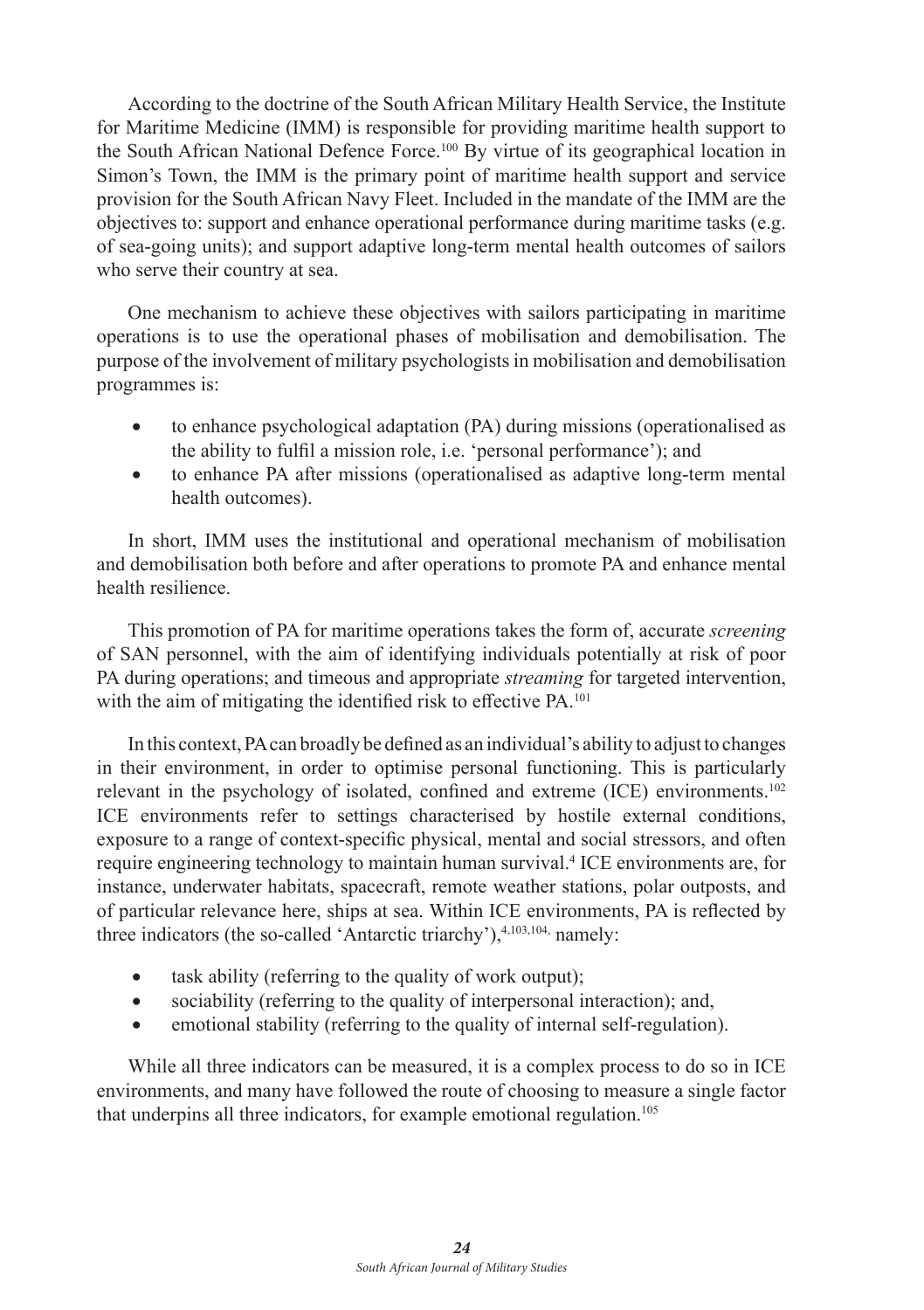Emotional regulation (ER) refers to a "set of automatic and controlled processes involved in the initiation, maintenance and modification (i.e. 'regulation') of the occurrence, intensity and duration of feeling states".7,106,107,<sup>108</sup> ER underpins personal performance across many aspects of daily life, such as family, work and sport.<sup>9</sup> As such, it can be used to operationalise PA, in that individuals with more adaptive ER should be expected to manage their personal performance across work output, social interactions, and affective states effectively, especially under the psychological demands unique to ICE environments.<sup>7</sup> In contrast, individuals with less adaptive ER are assumed to present with greater difficulties in managing their personal performance across these three indicators.

The aim of the rest of this article is two-fold. Firstly, it presents the approach followed by the IMM to the promotion of PA, in ICE contexts and after return to regular life, using the mobilisation and demobilisation programme for ship-based maritime operations. This approach is contingent on a number of assumptions, and effective implementation is subject to these assumptions being met. A second aim is to consider support for the assumptions, using previous experience during the mobilisation and/or demobilisation of ships involved in maritime operations.

#### **Predict and promote: A new approach towards supporting the psychological adaptation of SAN sailors**

Historically, various approaches to facilitate operational adjustment have been employed, including at the IMM. Preparation of sailors for their deployment (in the case of mobilisation) or return to home life (in the case of demobilisation) are typically done through one or more group-based presentations, where the deploying ship's company would be required to gather en masse to participate in the mobilisation and/or demobilisation programme. The programme then takes the form of sharing information on what to expect (before or after deployment), based on the assumption that advance knowledge will prepare individuals to cope with stressful situations should they occur. However, there are a number of limitations to this approach:

- such approach is based on the understanding that coping is situational, rather than (at least partially) dispositional;
- in the case of ship-based deployments, sailors are usually already serving on the vessel, have at least done multiple work-up trials at sea, and are thus familiar with both their specific tasks and the general routine on-board the ship; and
- there is little substantial empirical evidence available that this approach has much *practical* benefit to sailors or their families.<sup>109</sup>

Against the dearth of available evidence that this form of knowledge sharing through group presentations has beneficial effects on subsequent PA, the IMM proposed the adoption of a different strategy.

To achieve the promotion of operational adaptation – whether during or subsequent to a maritime mission – the IMM has developed a predict-and-promote (P&P) approach, to be implemented as part of the mobilisation and demobilisation programme of shipbased maritime operations.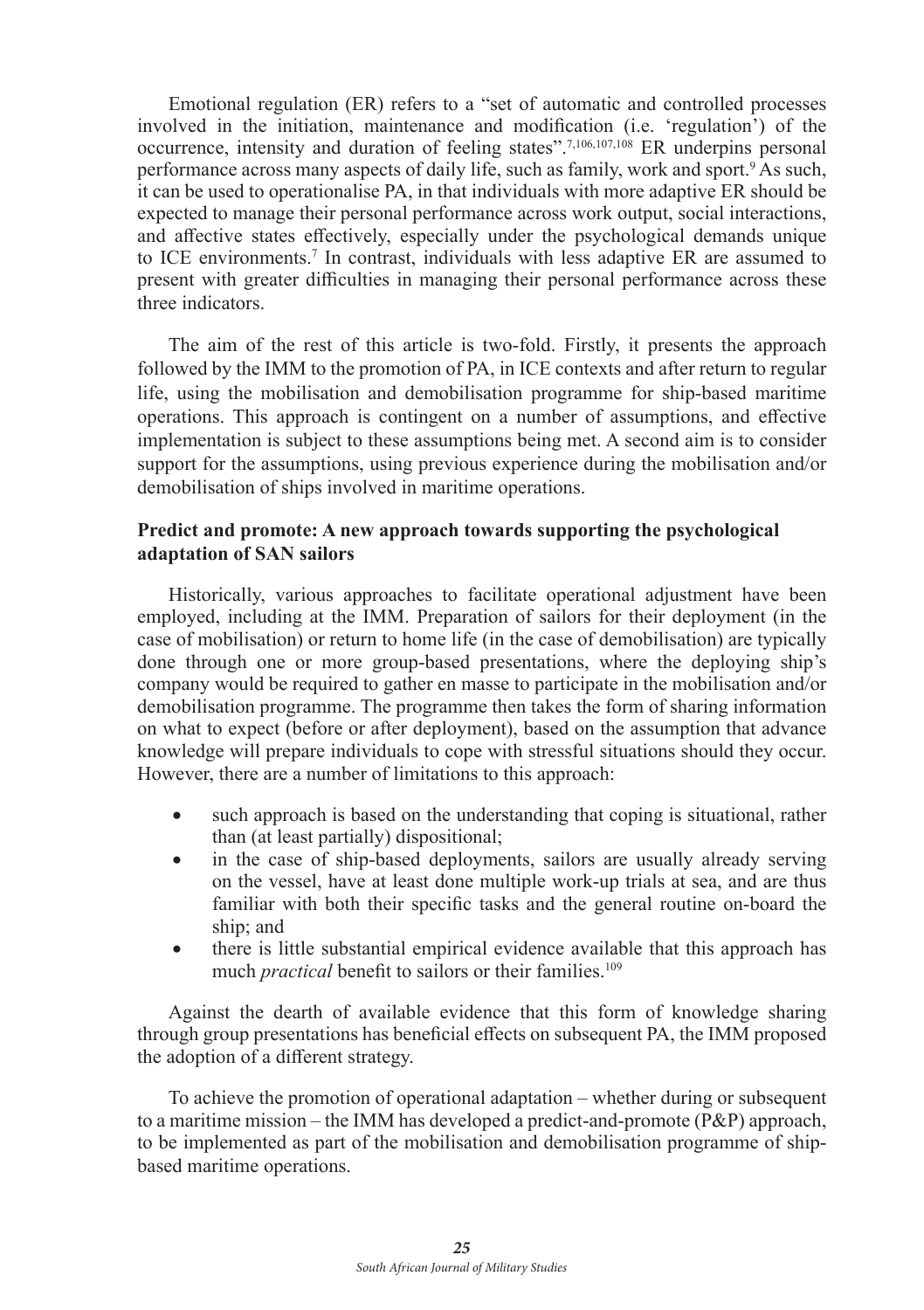Adaptation in ICE environments is indicated by the triarchy of (sustained) quality of work output, interpersonal interaction, and internal emotional stability, and ER facilitates adaptation in ICE environments in that it underpins this triarchy. As such, ER can be viewed as an indicator of psychological adaptation in context (conceptualised here as the ability to regulate internal responses to changes in that environment).

Therefore, within this framework, measurement of ER would enable the identification of risk for poor PA, both during mobilisation (for subsequent mission performance) as well as during demobilisation (for subsequent adverse mental health outcomes after return to regular life).

This would be accomplished through developing ER profiles using psychometric instruments. Within this framework, more or less adaptive forms of ER could then be visualised in the relationship between an individual's psychometric scale profile, and normative profiles for that naval population. For example:

- adaptive ER would be evidenced by psychometric scale profiles that lie within normal limits for that naval population, and which would indicate the ability to maintain PA better; and
- less adaptive (i.e. poorer) ER would be evidenced by psychometric scale profiles that deviate from normal (i.e. expected) profiles found in normative naval populations.

Therefore, screening of ER would support a P&P approach, in that identification of high risk for less adaptive modes of ER would initiate automatic referral for intervention to enhance an individual's adaptation.110 Interventions would typically be short term and focused on enhancing PA, by, among others:

- identification and active monitoring of 'at-risk' personnel;
- enhanced personal preparation for deployment;
- fortifying more expeditious mechanisms of adaptive 'coping'; and/or
- development of situation-specific or circumstantial coping strategies, especially with regard to situations or circumstances that trigger less adaptive ER.

# *Measurement of ER*

One commonly used psychometric tool that could support the measurement aspect of ER is the Brunel Mood State Scale (BRUMS), which is available in various configurations. In its original form, the BRUMS is a 24-item Likert-type self-report scale that measures transient affective mood states.<sup>111,112,113</sup> It is used extensively internationally, and a substantial body of literature exists on its use in many domains (from sport performance to sleeping patterns to academic achievement).114,115,<sup>116</sup> Published South African norms are available, making it convenient for local use.<sup>117</sup> The scale is also widely used in clinical contexts, e.g. for intake baseline measurement and as a measure of the effectiveness of psychotherapeutic interventions.13 Pertinent to military deployments, the BRUMS has previously been able to predict self-report post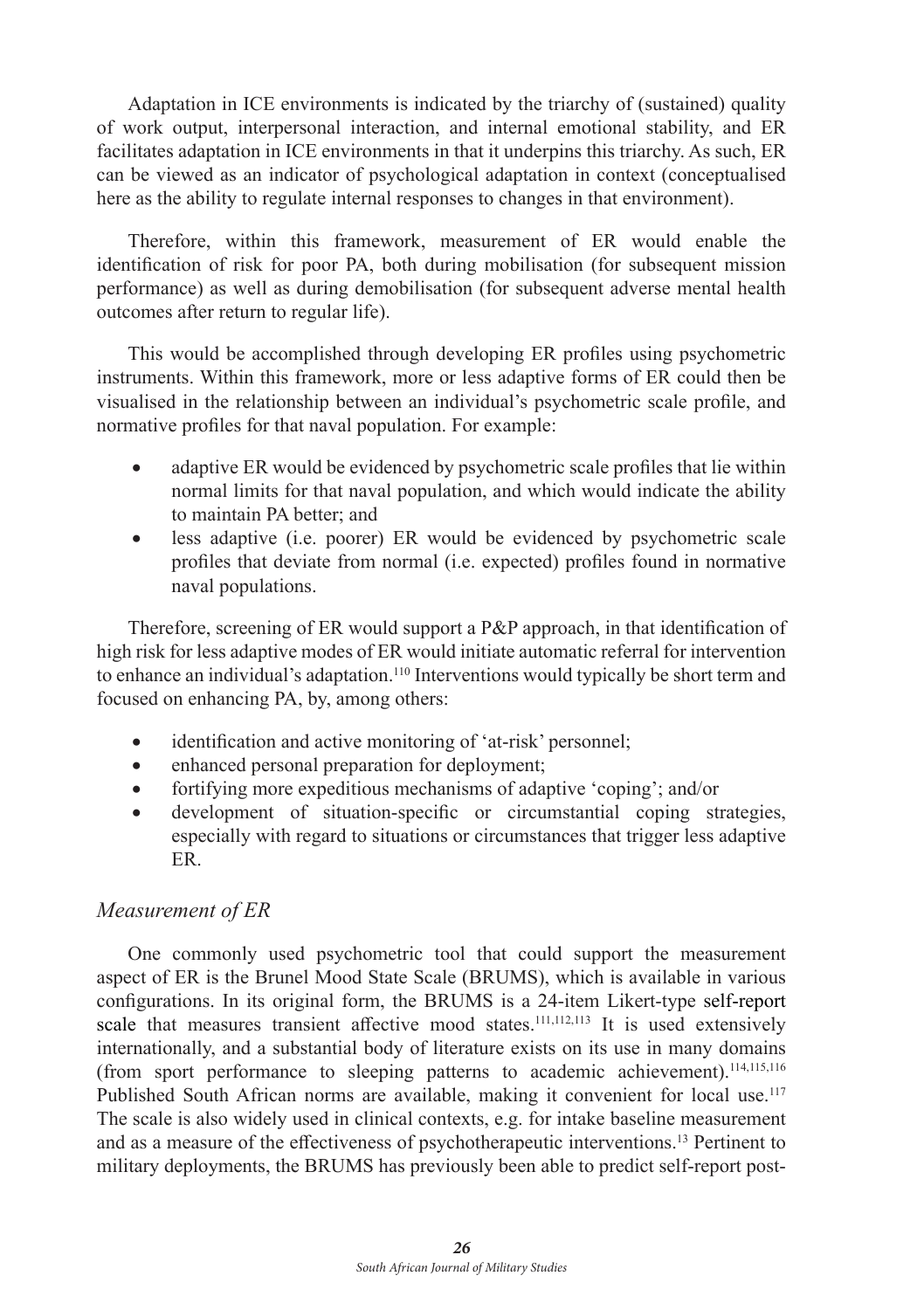traumatic stress symptoms after maritime interdiction operations as well as to predict performance in ICE environments.118,119 Good concurrent and criterion validity has been reported internationally $14,15$  and locally.<sup>120</sup>

The BRUMS offers an effective screening of ER in two ways: firstly, by providing a current profile of mood states; and secondly, through its sensitivity to ER processes and mood state changes. As a result, less adaptive ER is more readily expected when profiles deviate from population norms and/or when the changes in ER profiles over time are characterised by a less normative scores profile. Deviations from expected profiles can be interpreted as suggesting less adaptive forms of self-regulation. This places individuals at the potential risk of poorer PA.

# *Underlying assumptions*

The effective implementation of the recommended  $P\&P$  approach – that adaptation is facilitated by ER, and can reliably be predicted in ICE contexts – is contingent on a number of assumptions. The P&P approach can thus only be meaningfully employed where these assumptions can be met, such as:

- the assumption of the absence of clinically significant and ER-compromising psychopathology;
- the assumption of the stability of the ER measure, e.g. that ER profiles at mobilisation (i.e. prior to deployment) are reliably predictive of ER profiles both during the deployment and at demobilisation (i.e. in the post-deployment period);
- the assumption that adaptation in ICE environments is (also) dependent on dispositional factors (e.g. dispositional resilience), and not purely dependent on specific circumstances such as mission-unique conditions; and
- the assumption of the availability of population-specific norms to serve as normative reference framework for the interpretation of ER profiles.

# **Testing support for assumptions**

In order to consider implementation of the recommended P&P approach, the rest of this article turns to evaluating support for the above-mentioned assumptions. It does so by examining previous experience during mobilisation and/or demobilisation of ships involved in maritime operations, using data from the IMM dataset of psychological measurement of sailors deploying to sea.

# *Procedure*

IMM maintains a database for deploying sailors, consisting of general mental health screening data as well as mobilisation, mid-mission, and demobilisation ER data. The data come from actual missions, and were not collected as part of any prospective research study. This article draws from data generated during mobilisation and/or demobilisations programmes between 2015 and 2019.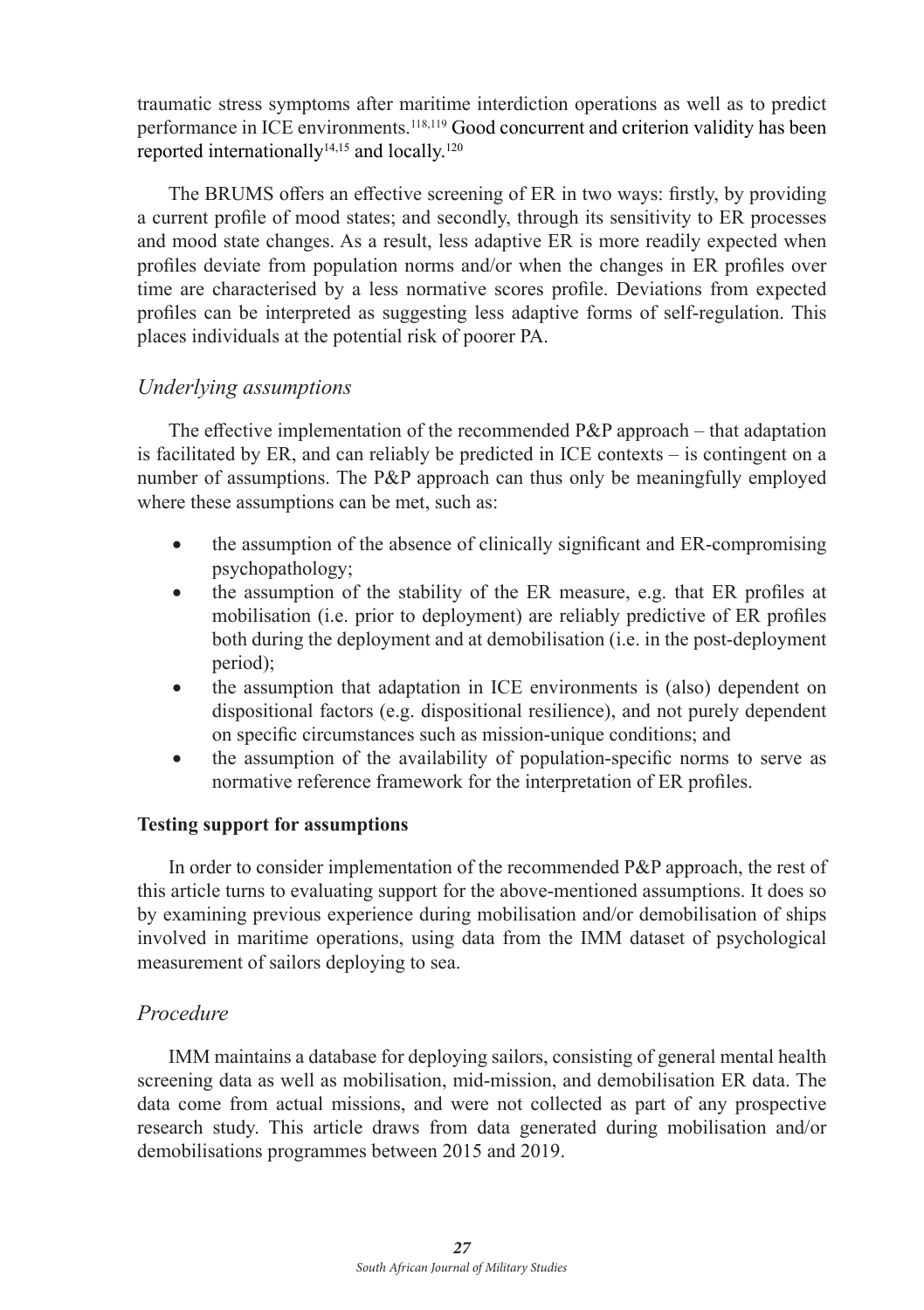#### *Participants*

To consider the assumptions of the proposed approach, a total sample of 1 057 participants (28,6% women, 71,4% men) were available, who provided data at any time point. The mean age of the total group was  $30.6 \ (\pm 6.6)$ . Not all sailors provided data at all time points, and thus individual analyses may reflect different sample sizes.

#### *Measures*

A modified version of the BRUMS was administered at three time points – during mobilisation, mid-mission (typically 6–8 weeks into a 12–14-week mission), and again during demobilisation. The current 20-item modified version used five mood states (i.e. excluding 'confusion') to calculate a Total Mood Distress score (TMD), which formed the profile for interpretation. The TMD ranges from -16 to +64, with lower scores indicative of better ER. The BRUMS has been used extensively over the past eight years to screen for ER in deployment contexts, and considerable expertise exists at the IMM to interpret profiles in the context of maritime operations. Additionally, an existent dataset of BRUMS responses for the general Fleet ( $N=2$  382) was also available for comparison.

The Brief Sailor Resiliency Scale (BSRS) was administered during mobilisation. This scale measures dispositional resiliency across four domains of readiness, namely mental, physical, social and spiritual, and a comprehensive sailor resiliency score can be calculated, which was used in this analysis.<sup>3</sup> **Dispositional resilience** refers to the personal quality that allows people to overcome hardships and even thrive in the face of it.121,<sup>122</sup> It is usually considered an internal trait, developed throughout life, which allows an individual to work constructively through life's adversities, and is further considered a predictor of adaptation to stress/trauma, as well as to mental health.<sup>123,124</sup>

Clinical mental health screening data (collected during the biennial concurrent health assessment of SAN sailors) were available for 975 persons. This included markers of clinical psychopathology that would interfere with adaptive emotional regulation and impair performance across personal, social, and occupational spheres.

#### *Analyses*

The data were examined to:

- investigate the absence or presence of clinical psychopathology, by examining available mental health screening data that could be linked to the sample;
- investigate the stability of the BRUMS across three time points (by calculating correlational statistics), and the stability of the profile changes across time (by calculating the mean difference and its standard deviations between time points);
- investigate the role of mission circumstances (by using ANOVA), as well as a dispositional factor (by calculating correlational statistics) on ER profiles.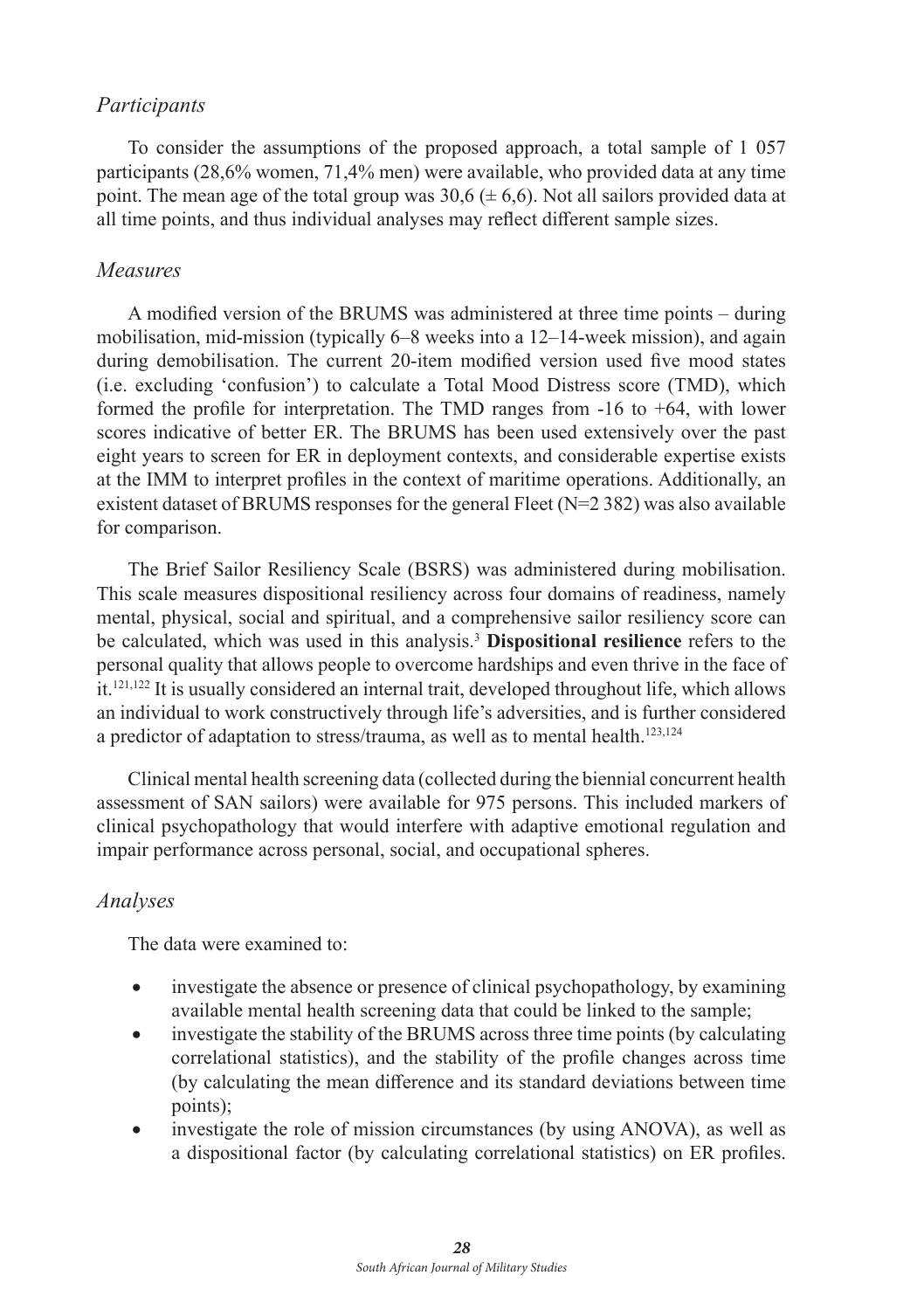**Mission** factors refers to the type of naval platform, type of mission, and mission duration, while the **dispositional** factor refers to resiliency; and

provide normative reference data as baseline for future interpretation and comparison for the SAN Fleet (by developing population-specific means and standard deviations).

#### *Results*

All sailors of the SAN undergo a biennial general mental health screening (see Assumption 1, absence of clinical psychopathology). The available screening results for the period under study, i.e. 2015-2019 ( $N = 975$ ) were reviewed by a clinical psychologist, who reported that the sample was free from ER-compromising clinical psychopathology. Further examination indicated that no single mental health marker was significantly correlated to any deployment measure at any time.

Regarding Assumption 2, stability of the ER measure – the stability of ER profiles across different times are presented in Tables 1 and 2. ER profiles of the participating sailors at mobilisation predicted ER profiles mid-mission and at demobilisation. Further, the results suggest that the profiles remained stable across the time periods. The variance of scores across time frames also appeared to remain stable, as did the variance in increases between time points. The narrow band of variance – at each time point, and in the increases between time points – further suggests that deviations may be easy to identify.

| Time point              |         | $M^*$  | <b>SD</b> |
|-------------------------|---------|--------|-----------|
| Mobilisation TMD**      | 458     | $-7.8$ | 6.4       |
| Demobilisation TMD      | 488     | $-4.5$ | 7.0       |
| Mid-mission TMD         | 111     | $-5.8$ | 7.5       |
| Total fleet dataset TMD | 2 3 8 2 | $-5.5$ | 7.6       |

Table 1. Normative ER profile data for SAN Fleet per time point.

 $* = Mean$ 

\*\* = Total Mood Distress

| Time points                               | N   | <b>TMD</b> change   |           | <b>TMD</b> correlations between |                             |
|-------------------------------------------|-----|---------------------|-----------|---------------------------------|-----------------------------|
|                                           |     | between time points |           | time points                     |                             |
|                                           |     | M-diff              | <b>SD</b> | Correlation<br>statistic $(r)$  | Significance<br>$(p-value)$ |
| Mobilisation $\rightarrow$ mid-mission    | 168 | $+2.2$              | 6.7       | .518                            | < 0.01                      |
| Mid-mission $\rightarrow$ demobilisation  | 168 | $+0.1$              | 5.8       | .677                            | < 0.01                      |
| Mobilisation $\rightarrow$ demobilisation | 168 | $+2.2$              | 6.5       | .430                            | < 0.001                     |

Table 2. Stability of ER profiles across three time points.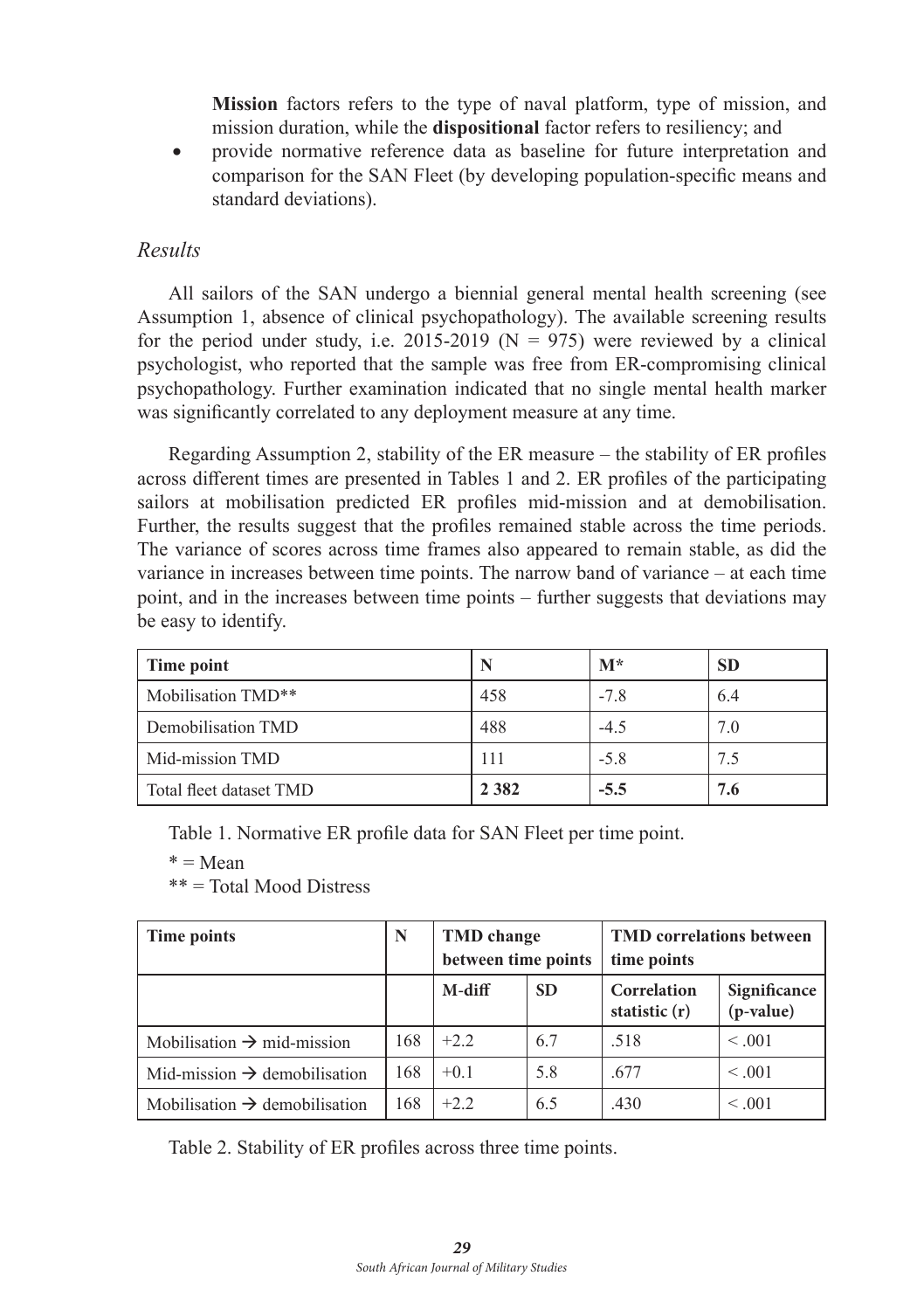BRUMS profiles at mobilisation appear to predict ER both during and towards the end of missions. A previous study demonstrated that ER profiles developed during demobilisation predict adaptation six weeks after the mission ( $N = 181$ ,  $r = .335$ , p  $= .002$ .<sup>20</sup> Furthermore, elevated BRUMS scores predicted self-report post-traumatic stress symptoms six weeks after an active interdiction operation ( $r = .399$ ,  $p < .01$ ).<sup>20</sup>

Referring to Assumption 3, the role of dispositional versus situational factors  $$ not all maritime operations are equal, with different operational tempos and temporal duration across various deployments reported. This raises the question whether the framework will hold across different mission parameters. The effect of mission circumstances was investigated by entering three different mission parameters – namely type of platform (e.g. large ships vs small ships), type of mission (e.g. monitoring patrol vs active maritime interdiction), and mission duration (e.g. 6 weeks vs  $4$  months) – into an analysis of sailors' ER profiles. When comparing scores across six separate missions over the four years (2015-2019) (using ANOVA), no significant differences in ER profiles were found between different deployments ( $F_{4,594}$  = .890, p = .470). This finding is supported by studies in other ICE environments,<sup>125,126</sup> and suggests that operational adaptation in ICE environments may rely on intra-personal factors, such as ER, rather than on external circumstances, such as mission duration.

The effects of one dispositional factor, namely sailor resiliency, are presented in Table 3. The BSRS predicted ER profiles at all three time points, which is also supported by data from other sources,<sup>3</sup> further suggesting that operational adaptation in ICE environments is also reliant on dispositional factors.

| Time frame                                          | N   | Correlation (r) | Significance<br>(p-value) |
|-----------------------------------------------------|-----|-----------------|---------------------------|
| $BSRS \rightarrow$ mobilisation                     | 390 | $-.459$         | < 0.01                    |
| BSRS $\rightarrow$ mid-mission ( $\pm$ 6 weeks)     | 222 | $-.509$         | < 0.01                    |
| BSRS $\rightarrow$ demobilisation ( $\pm$ 14 weeks) | 200 | $-.392$         | < 0.001                   |

Table 3. Correlation between BSRS total score and ER profiles at three time points.

Normative ER reference data relating to Assumption 4 – availability of populationspecific norms – can be found in Table 1. Population-specific reference data are now available to support ethical interpretation for future use of BRUMS scores for practical purposes.

#### **Discussion, limitations and recommendations**

This article presented the move by the IMM to re-orientate mobilisation and demobilisation programmes towards a P&P approach to PA during and after operational missions. Productive utilisation of this framework – that adaptive ER can reliably account for effective PA, and can be predicted in ICE contexts – is contingent on a number of assumptions being met.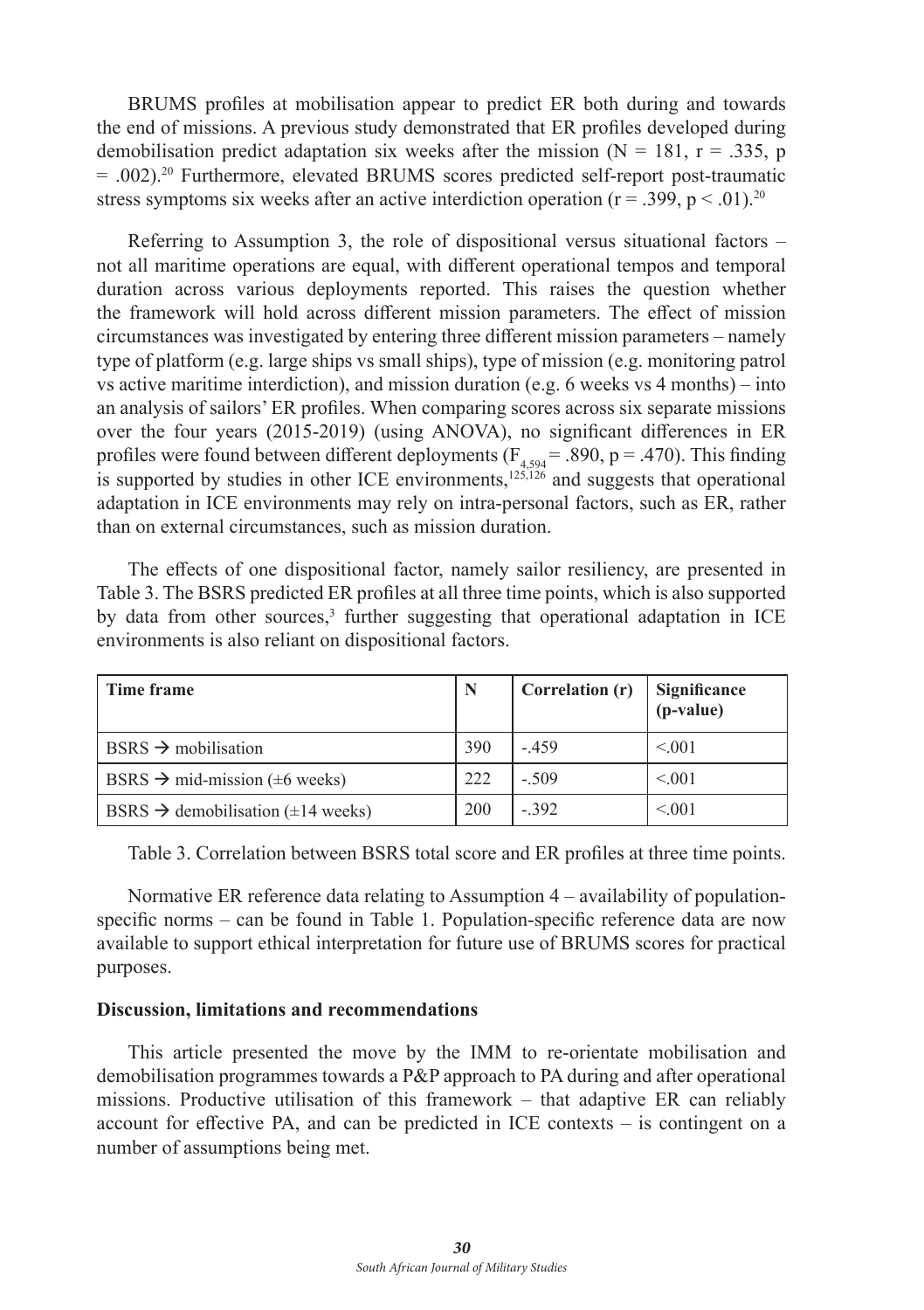Four assumptions were identified and considered. Empirical support was found for Assumption 1, in the absence of debilitating clinical psychopathology in the sample tested. Support was also found for Assumption 2, in the temporal stability as well as predictability of the ER measure across different time points. Assumption 3 was supported by data that indicated that the dispositional factor was a small but statistically significant predictor, while the situational factors that were tested had little predictive value on ER. Lastly, population-specific reference data for the SAN Fleet are now available in support of Assumption 4.

The outcome of health support in the military environment is often measured against the rate of medical casualties. Within an approach where PA is promoted, outcome could potentially be measured against the rate of psychological casualties (defined as a person who cannot fulfil his or her mission role because of primarily psychological-related difficulties). On ships, however, this becomes difficult to determine, as it is not always clear what would constitute a 'casualty' on board a ship at sea. For this article, casualty rates thus had to be calculated using estimates.<sup>127</sup>

In-mission psychological casualty rates for ship-based maritime operations have been estimated by dividing known psychological casualties by the number of sailors on a ship, per mission, over the period 2015-2019). This resulted in an estimated 0.2% in-mission psychological casualty rate.

Post-mission psychological casualty rates for ship-based maritime operations have been estimated by dividing the known cases of mental (ill)health subsequent (and at least superficially related) to specific missions, by the number of sailors on that mission, per mission, over the period 2015-2020). This resulted in an estimated 0.4% attrition rate due to pathological post-mission stress reactions.

Against the background of initial empirical support for the underlying assumptions to the approach of the IMM, their P&P approach can with some confidence be considered for continuing implementation. The usefulness of the P&P approach will have to be monitored against, inter alia, psychological casualty rates during missions, and mental health reports after missions.

#### *Limitations and future directions*

A major limitation to the data presented here in support of the proposed P&P approach is the lack of objective and standardised PA indicators, such as reports from supervisors or peers, to verify and triangulate the efficacy of assessing ER as a marker of more, or less, effective PA. Future studies will need to include objective PA markers, which do not solely rely on self-report measures, e.g. third-party reports or even neurophysiological indicators, in order to investigate further the link between ER and PA, both on ships and after deployments.<sup>128</sup>

This study used a measure of dispositional resilience to evaluate trait effects on ER in this context, and it is acknowledged that trait resilience rarely explains more than a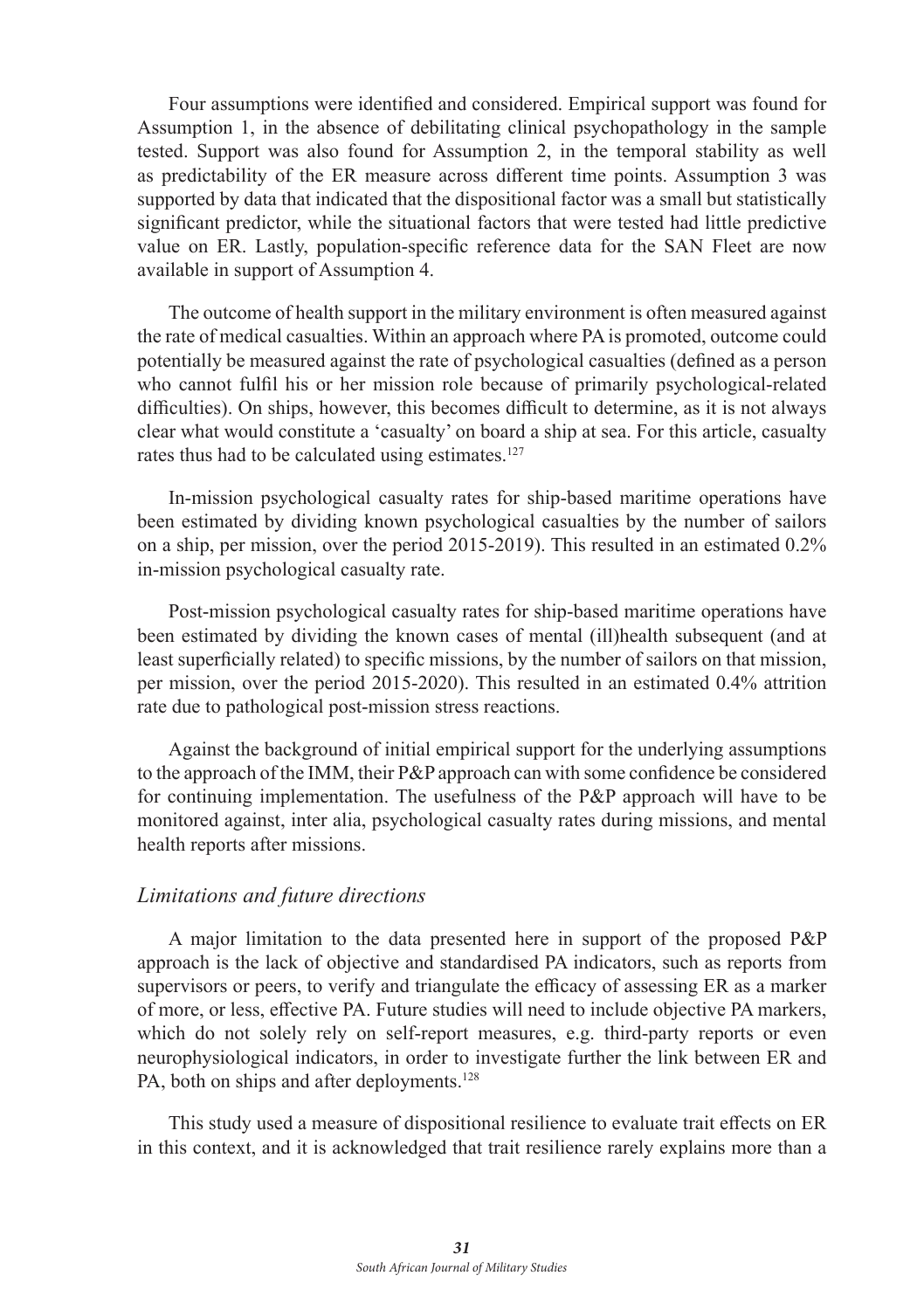small portion of actual variance of ER across situations. Future studies may benefit from including other dispositional factors as well.

In addition, it is worth noting that the study on which this article is based, focused on a delineated conceptualisation and measurement of a component of PA, namely ER, in the maritime operational environment of the SAN. Ultimately, individual differences in PA remain a complex configuration of social, emotional, occupational and physical dimensions of adjustment to the peculiar stressors and circumstances of particular ICE contexts and samples. Some of these were identified recently in the Isolated and Confined Environments Questionnaire, which may hold promise for future research in the local SAN context.<sup>129</sup>

In conclusion, an approach focusing on the prediction and promotion of psychological adaptation, using the mobilisation and demobilisation of ship-based maritime operations, may be a useful mechanism to support enhanced personal performance and mental health resilience during and after missions.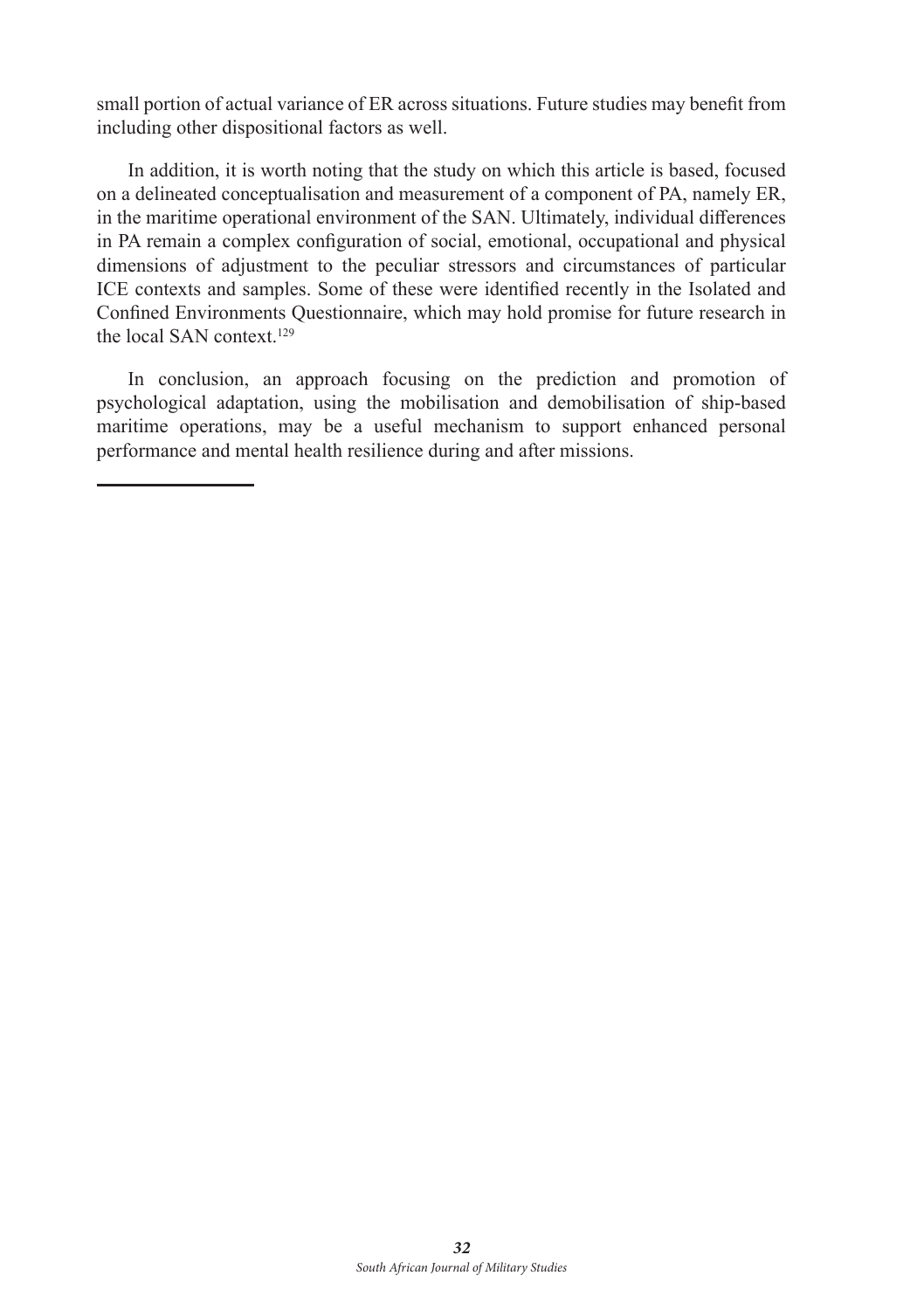#### **ENDNOTES**

- <sup>97</sup> Charles van Wijk is employed as a clinical psychologist at the Institute for Maritime Medicine. He is a keen diver, and his past research centred around both the neuropsychology of, and psychological adaptation in, hyperbaric environments, as well as supporting mental wellbeing in associated high-demand occupational settings. Current research interests are related to occupational mental health surveillance.
- <sup>98</sup> Jarred H Martin, PhD, is a lecturer in the Department of Psychology at the University of Pretoria where he currently chairs the Master of Arts in Clinical Psychology degree programme. He served in the SANDF from 2012-2019, during which he was deployed with the South African Battalion of the United Nations' Force Intervention Brigade in the DRC, from 2014-2015. He also participated in various naval exercises and operations while stationed in Simon's Town. His research principally focuses on critical studies of gender and masculinity.
- <sup>99</sup> DE Rohall, MW Segal & DR Segal. "Examining the importance of organizational supports on family adjustment to army life in a period of increasing separation". *Journal of Political and Military Sociology* 27/1. 1999. 49–65.
- 100 South African Military Health Service. *South African Military Health Service: Conventional doctrine*. Pretoria, 2008.
- 101 CH van Wijk & JH Martin. "A brief sailor resiliency scale for the South African Navy". *African Journal of Psychological Assessment* 1. 2019. a12. doi: 10.4102/ajopa.v1i0.12
- 102 P Suedfeld & GD Steel. "The environmental psychology of capsule habitats". *Annual Review of Psychology* **51. 2000.** 227–253. doi: 10.1146/annurev.psych.51.1.227
- <sup>103</sup> EKE Gunderson. "Individual behavior in confined or isolated groups". In JE Rasmussen (ed), *Man in isolation and confinement*. Chicago, IL: Aldine, 1973, 145–164.
- 104 LA Palinkas, EKE Gunderson, AW Holland, C Miller & JC Johnson. "Predictors of behavior and performance in extreme environments: The Antarctic Space Analogue Program". *Aviation, Space and Environmental Medicine* 7/1. 2000. 619–625.
- <sup>105</sup> AM Lane, C Beedie & TJ Devonport. "Measurement issues in emotion and emotion regulation". In J Thatcher, M Jones & D Lavallee (eds), *Coping and emotion in sport*. 2<sup>nd</sup> ed. London: Taylor & Francis, 2011, 79–101.
- 106 N Eisenberg, RA Fabes, IK Guthrie & M Reiser. "Dispositional emotionality and regulation: Their role in predicting quality of social functioning". *Journal of Personality and Social Psychology* 78. 2000. 136–157.
- 107 J Gross (ed). *Handbook of emotion regulation*. New York, NY: Guilford Press, 2007.
- 108 J Gross & RA Thompson. "Emotion regulation: Conceptual foundations". In Gross *ibid*., pp. 3–26.
- 109 E van der Meulen, PG van der Velden, RCM van Aert & MJPM van Veldhoven. "Longitudinal associations of psychological resilience with mental health and functioning among military personnel: A meta-analysis of prospective studies". *Social Science & Medicine* 255. 2020. Art. 112814. doi: 10.1016/j.socscimed.2020.112814
- 110 S Sanden, BH Johnsen, J Eid, *et al.* "Mental readiness for maritime international operation: Procedures developed by Norwegian navy". *International Maritime Medicine* 65. 2014. 1–5. doi: 10.5603/IMH.2014.0020
- <sup>111</sup> DM McNair, JWP Heuchert & E Shilony. *Profile of mood states manual: Bibliography 1964–2002*. New York, NY: Multi-Health Systems, 2003.
- 112 PC Terry, AM Lane & GJ Fogarty. "Construct validity of the POMS-A for use with adults". *Psychology of Sport and Exercise* 4. 2003. 125–139.